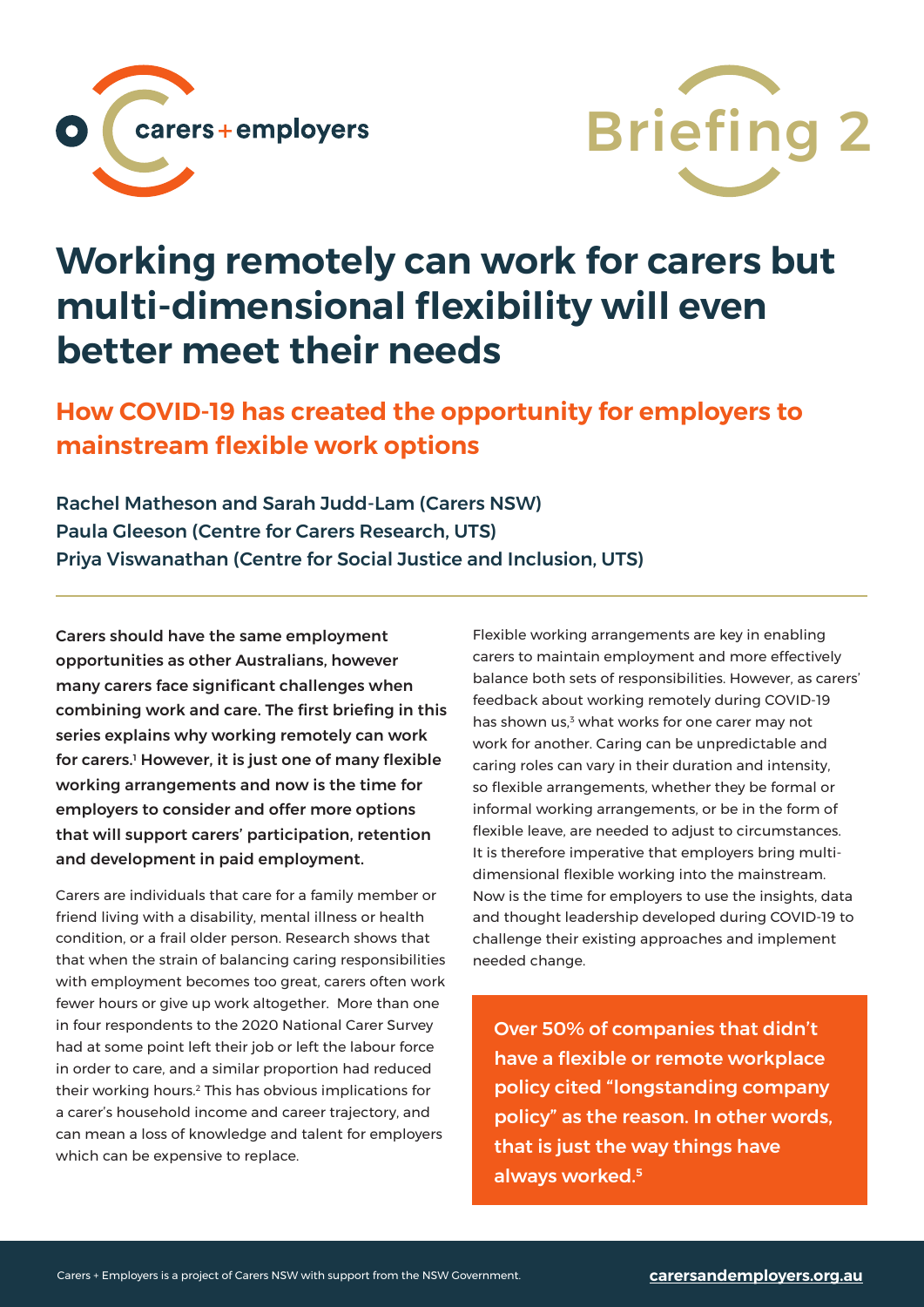

Offering a wide range of options to manage work benefits all employees, not just carers; for example, in supporting employees to maintain their work life balance, raise a family or transition to retirement. The consistent application of flexible work across teams and organisations can build trust and reduce the stigma associated with having to ask for workplace accommodations.4

Culture change within organisations will be critical to achieve this shift, and COVID-19 has acted as a helpful catalyst; however, challenges remain. Common barriers to implementing flexible working arrangements include technical and safety considerations, and in many cases the main barrier is simply resistance to change.

Another common barrier is lack of trust among managers that employees will remain productive and engaged. Encouragingly, it has been reported that during COVID-19, higher levels of trust have developed among many employees and employers. This may facilitate increased flexibility in the workplace.

While productivity is a concern for some employers, productivity gains are often identified as an outcome of mainstreaming flexible working conditions.7 The impacts of increased workplace flexibility during COVID-19 on productivity have been variable, however organisations that proactively embedded support to help employees adapt to remote working were three times more likely to see improved productivity.<sup>8</sup>

With everyone working from home now, I think at a managerial level, they'll probably relax a little bit and say, It wasn't as bad as I thought it would be. Like, I mean, we could get work done, we could do this kind of thing.6

"If there was a way that we could remove the anxiety that somebody has around being a carer, at least remove the workplace-related anxiety, that would be pretty amazing. Because being a carer is just full of anxiety on so many levels. You don't really need to have that compounded by what's happening from the workplace end of things."12

It should also be noted that the advantages to employers of mainstreaming flexible working arrangements extend beyond potential for productivity gains. Supporting employees to balance their professional and personal lives has also been shown to promote talent retention and can play a role attracting new talent. For example, it was Suncorp's commitment to mainstreaming flexible work and supporting carers that attracted Zung Dang to find employment with Suncorp, and which has allowed him to manage attending hospital appointments and other caring commitments while working.9

In addition to changing employer attitudes, COVID-19 has also resulted in changing employee expectations, with a growing appetite for a mix of flexible working arrangements to suit individual needs.<sup>10</sup> Expanding on the notion of what is possible, many employees have also come to expect more from their employer. One study found some 8 in 10 employees say their employer has the obligation to deliver a better working world, post-COVID-19.11

For carers, this 'better working world' is one where carers are supported and recognised in workplaces and where flexible working in all its forms is offered as widely and as generously as possible. Reducing the work-life conflict carers experience has the potential to increase carers' satisfaction both in the workplace and in relation to their caring role.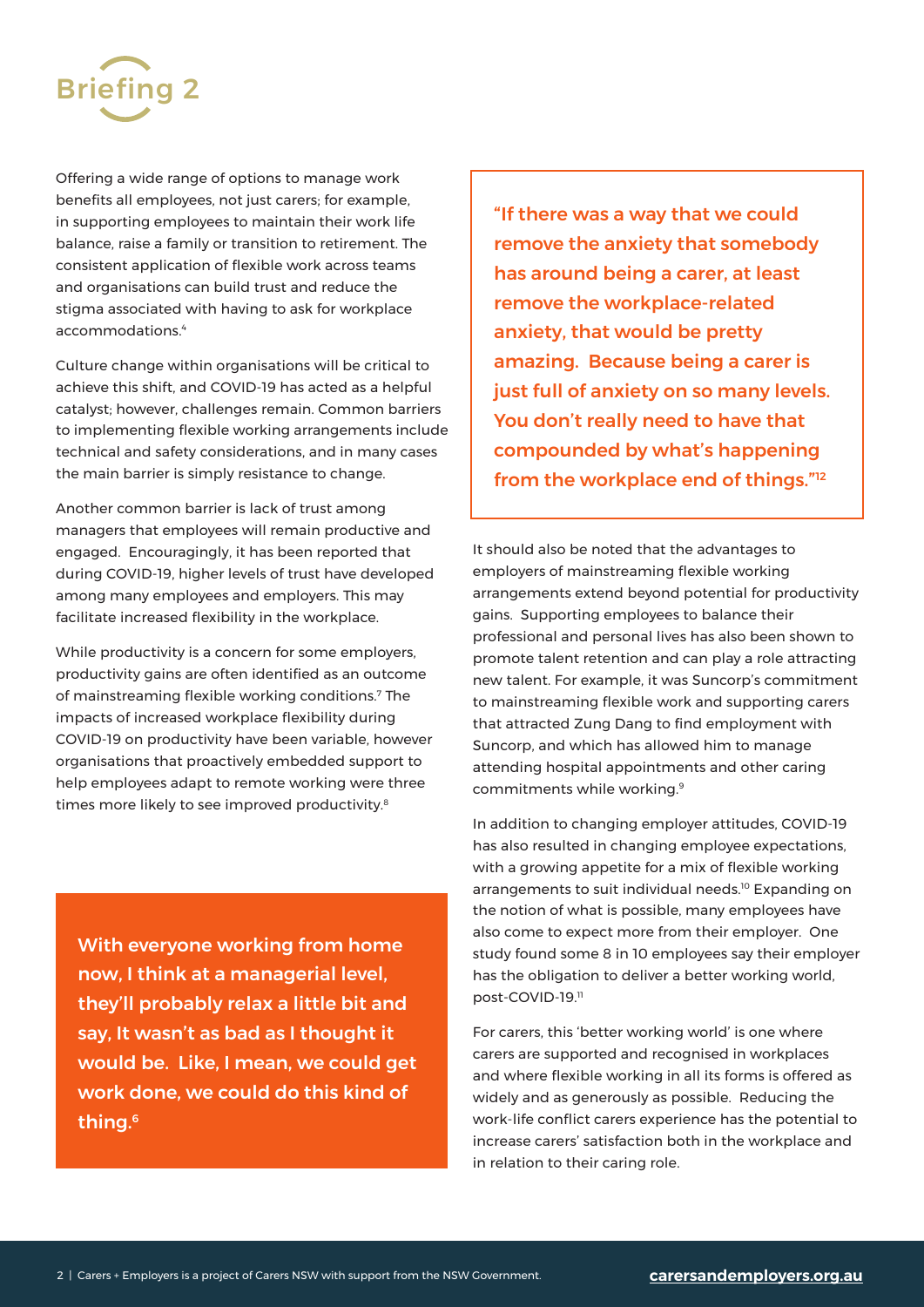

However, in the context of widespread unemployment and job insecurity due to the COVID-19 recession, carers who perceive their existing job or potential employment is at risk are unlikely to feel confident to request flexible working arrangements. These opportunities must therefore be transparent and accessible for carers.<sup>13</sup> Employees should also be made aware that the *Fair Work Act 2009* gives many carers who meet eligibility criteria the legal right to request flexible working arrangements.<sup>14</sup>

Flexible working arrangements can be as diverse as carers themselves and need not be limited to working remotely. The flexible working arrangement that was most commonly accessed by respondents to the 2020 National Carer Survey was flexible start and finish times, which was used by approximately half of all working respondents.15 Other possibilities include job-sharing arrangements, working more hours over fewer days, and working additional hours to make up for time taken off work.

These kinds of arrangements can enable carers to take time out to attend appointments with the person they care for, visit them in an aged care facility or check in on them at home, and provide medication and therapy support at critical times during the day. Depending on the age, condition and living circumstances of the person they care for, as well as a carer's employment type and industry, the amount, frequency and timing of these variations will differ. Increasingly, employers can tap into existing resources like Future-Flex to make flexible working more mainstream through job and work (re)design.16

Employers must also look at the potential to expand existing paid and unpaid leave provisions as another mechanism for delivering workplace support and flexibility to retain carers. More than 40% of working respondents to the 2020 National Carer Survey indicated that they used paid personal and annual leave to accommodate their caring responsibilities.<sup>17</sup> Examples of leave arrangements include paid and unpaid leave provisions additional to the requirements of the National Employment Standards, offering purchased or matched leave, and covering the costs of formal replacement care services.

Opportunities for carers to take extended leave should also be considered, for example, if a carer needs to step out of the workforce for a period of intense caring. Allowing a carer to return to their previous job once their caring responsibilities have become more manageable provides more stability for both employees and employers in the longer term.

It is important employers promote flexible work and leave options, so that carers know they are available, and this is done most effectively when communicated and promoted with support from senior leaders in the organisation. Having well documented and promoted policies is only as good as their implementation. It is also important that managers understand the challenges faced by carers and are aware of the policies and other workplace supports available. Managers may need training to be able to embrace requests for flexible work with confidence.

For many, many years actually I hid it and tried to just manage and do it. But then obviously when you have to then go to appointments, or you just can't do it at home at night anymore because you can't take the phone calls, and you can't be there and all that's needed, then you have to actually disclose. But I must admit that was quite a good thing to have done in the end. And so I'm supported, any time I need to take off it's not frowned upon.<sup>18</sup>